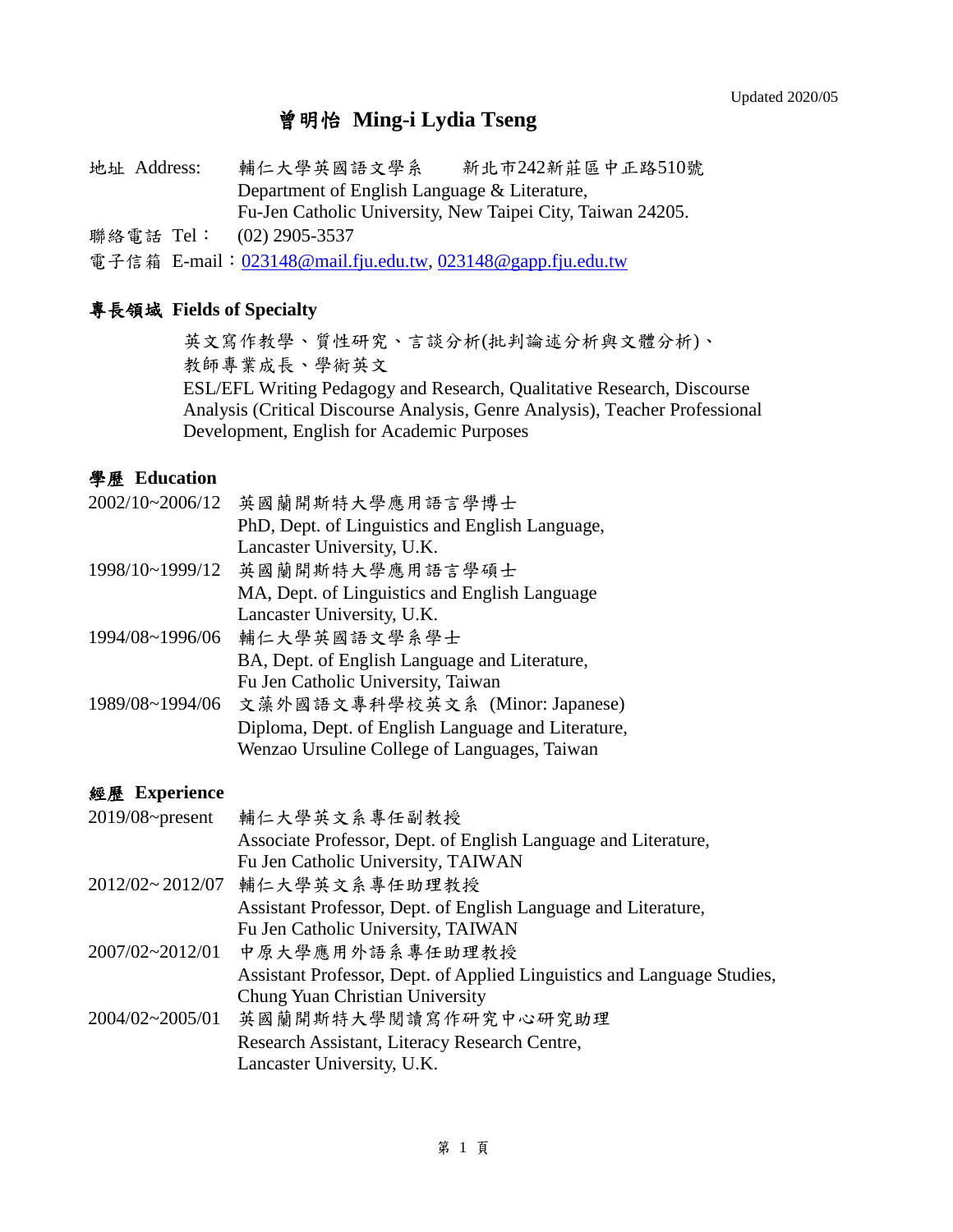| 2000/02~2002/07 | 輔仁大學英文系兼任講師                                                   |
|-----------------|---------------------------------------------------------------|
|                 | Part-time Lecturer, Dept. of English Language and Literature, |
|                 | Fu Jen Catholic University, TAIWAN                            |
| 1996/08~1998/07 | 輔仁大學英文系秘書                                                     |
|                 | Dept. Secretary, Dept. of English Language and Literature,    |
|                 | Fu Jen Catholic University, TAIWAN                            |

## 學術發表 **Publications**

#### **(A)** 期刊論文 **Journal Articles**

- Tseng, M. L. (forthcoming). "Using the genre-based approach to provide scaffolding for constructing academic evaluation in literature review writing: The case of an EFL academic writing course." *Journal of Writing Research*.
- Tseng, M. L. (2017). "Exploring Taiwanese preservice teachers' identity construction in the context of service-learning: conflict and development." *Taiwan Journal of TESOL, 14*(2), 37-69.
- Tseng, M. L. (2015). "An exploratory study of EFL graduate students' learning in the computer-mediated-communication supervision: Beliefs and academic writing practices." *International Journal of e-Learning Practices, 2*, 1-21.
- Tseng, M. L. (2014). "EFL student writing as a social and multimodal practice: A case study." *Voices in Asia Journal, 2*, 48-69.
- Lai, S. & Tseng, M. L. (2012). "Genre analysis of requesting letters in Business communication textbooks and workplace." *The Asian ESP Journal, 8*(3), 5-27.
- Lai, S. & Tseng, M. L. (2012). "Researching EFL literacy learning as social practices: Moving from participation to design in communities of practice." *The Asian ESP Journal, 8*(1), 75-116.
- Lai, S. & Tseng, M. L. (2011). "Taking an ecological view to research Taiwanese EFL Students' English literacy learning." *The Asian EFL Journal, 3*(3), 301-330.
- Tseng, M.L. (2008). "From skills training to social learning: Learning opportunities in EFL argumentative classroom tasks." *Journal of Voices of Asia,*1, 22-45.

## **(B)** 研討會論文 **Conference Papers**

- Tseng, M. L. (2021, accepted). "Exploring learning transfer and pedagogic knowledge in multilingual teachers' academic writing practices. Paper will be presented at *2021 International Association of Applied Linguistics (AILA)*. University of Groningen, the Netherlands. August 15-21, 2021.
- Tseng, M. L. (2019). "(Re)contextualizing conflicting discourses in multilingual student writers' reflective writing practices: An Academic Literacies perspective." Paper presented at *2019 British Association of Applied Linguistics (BAAL)*. Manchester Metropolitan University, UK. August 29-31, 2019. (科技部專題研究計畫MOST 107-2410-H-030-039 -)
- Tseng, M. L. (2019). "Preservice teacher identity construction in multimodal pedagogic practices: Focus on multimodal reflections." Paper presented at *Inaugural Conference on Language Teaching and Learning*. The Education University of Hong Kong, HK. June 28-29, 2019.
- Yen, A. S. & Tseng, M. L. (2019). "Exploring the EFL college students' development for intercultural communicative competence in the process of undertaking video projects." Paper presented at the *36th International Conference on English Teaching and Learning*. Tunghai University, Taichung, Taiwan. May 17-18, 2019.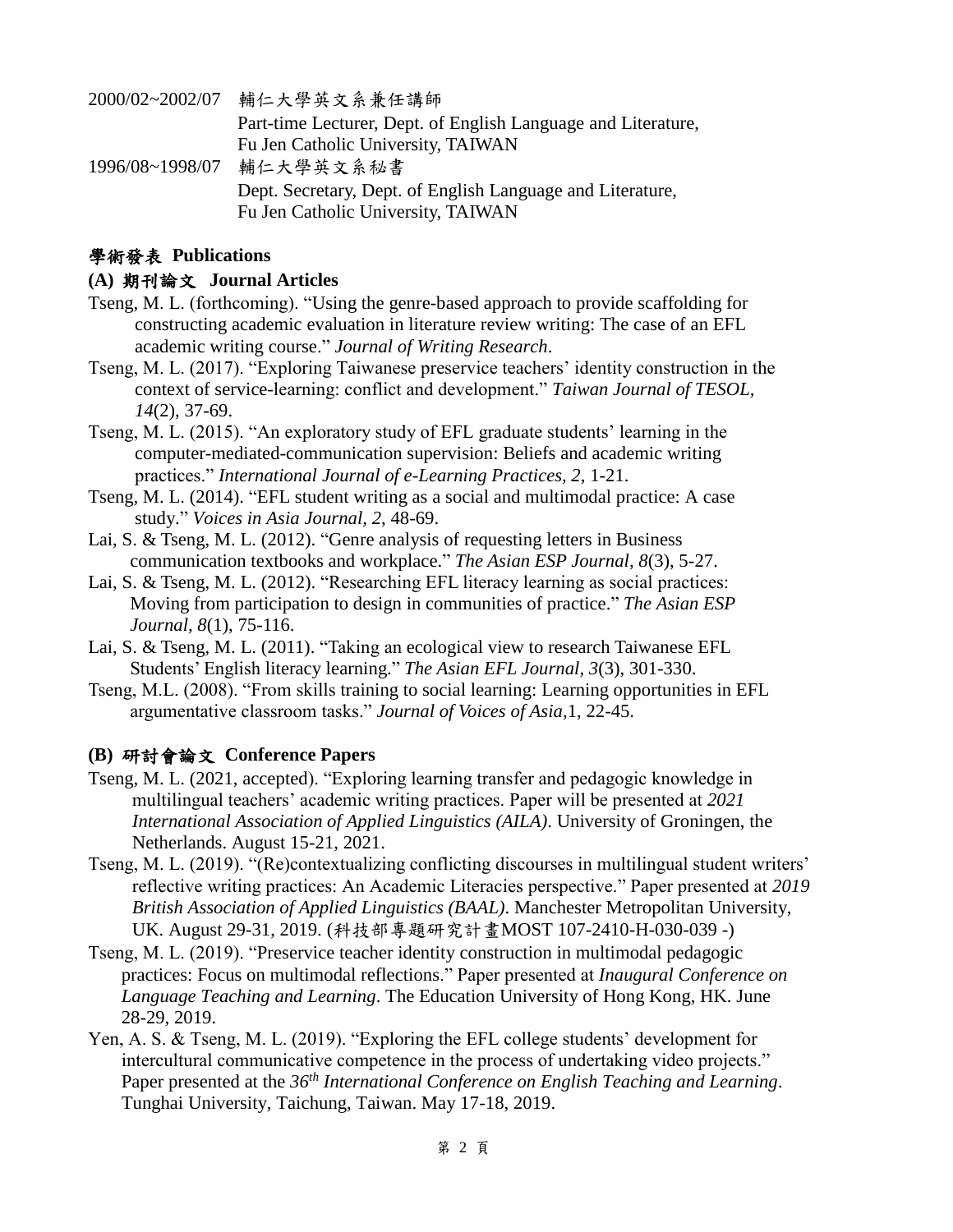- Thu, T. T. A. & Tseng, M. L. (2019). "Taiwanese EFL college students' learning of reflective writing: Genre awareness and critical thinking development." Paper presented at *the 36th International Conference on English Teaching and Learning*. Tunghai University, Taichung, Taiwan. May 17-18, 2019.
- Tseng, M. L. (2018). "EFL students' learning of writing from a multimodal design perspective." Paper presented at *2018 Symposium on Second Language Writing.* Simon Fraser University, Vancouver, Canada, August 2-4, 2018. (科技部專題研究計畫 MOST 107-2410-H-030-039 -)
- Tseng, M. L. (2017). "The implementation of assessment for learning (AFL) of EFL students' multimodal composing projects." Paper presented at *2017 Symposium on Second Language Writing*. Chulalongkorn University, Bangkok, Thailand, June 30-July 2, 2017. (科技部專題研究計畫MOST 105-2410-H-030-056-)
- Tseng, M. (2017). "Analysing evaluation in NNES scholars' academic publications." Paper presented at *Faces of English (II): 2017 CAES International Conference*, University of Hong Kong, Hong Kong, June 1-3, 2017. (科技部專題研究計畫MOST 104-2410-H-030-046-)
- Tseng, M. L. (2016). "A case study of EFL pre-service teachers' identity construction." Paper presented at *Psychology of Language Learning 2 (PLL2) Conference*. University of Jyväskylä, Finland, Aug. 22-24, 2016. (科技部專題研究計畫MOST 104-2410-H-030  $-028 -)$
- Tseng, M. L. (2015). "Examining evaluative stance in EFL students' academic writing practices: Integrating Systemic Functional Linguistics with a sociocultural theory of learning." Paper presented at *2015 Second Language Writing Symposium.* Auckland University of Technology, Auckland, New Zealand, Nov. 19-21, 2015. (科技部專題研 究計畫MOST 103-2410-H-030 -028 -)
- Tseng, M. L. (2015). "A study of evaluative language in EFL students' academic writing." Paper presented at *Faces of English Conference: 2015 CAES International Conference*. Hong Kong University, HK, June 11-13, 2015. (科技部專題研究計畫 MOST 103-2410-H-030 -028 -)
- Tseng, M. L. (2014). "Exploring computer-mediated research supervisory dialogue in EFL graduate students' learning and academic writing practices." Paper presented at *2014 AILA: World Congress of Applied Linguistics*. Brisbane, Australia, Aug. 10-15, 2014. (科技部專題研究計畫NSC 102-2410-H-030-051)
- Tseng, M. L. (2014) "Investigating scaffolding in online writing conferences for EFL students." Paper presented at *2014 CELT (Christian English Language Teaching) Conference*. Christ's College, Taipei, May 23-24, 2014.
- Tseng, M. L. (2014). "Exploring the use of evaluative language in EFL students' argumentative texts: An appraisal analysis." Paper will be presented at *2014 ETRA (English Teaching and Research Association) Conference.* Chung Yuan Christian University, Chungli, Taiwan, May 17-18, 2014.
- Tseng, Y-J. and Tseng, M. L. (2014). "An investigation of EFL teachers' beliefs and efficacy on the integration of Interactive Whiteboard (IWB) into English language instruction." Paper will be presented at *2014 ETRA (English Teaching and Research Association) Conference*. Chung Yuan Christian University, Chungli, Taiwan, May 17-18, 2014.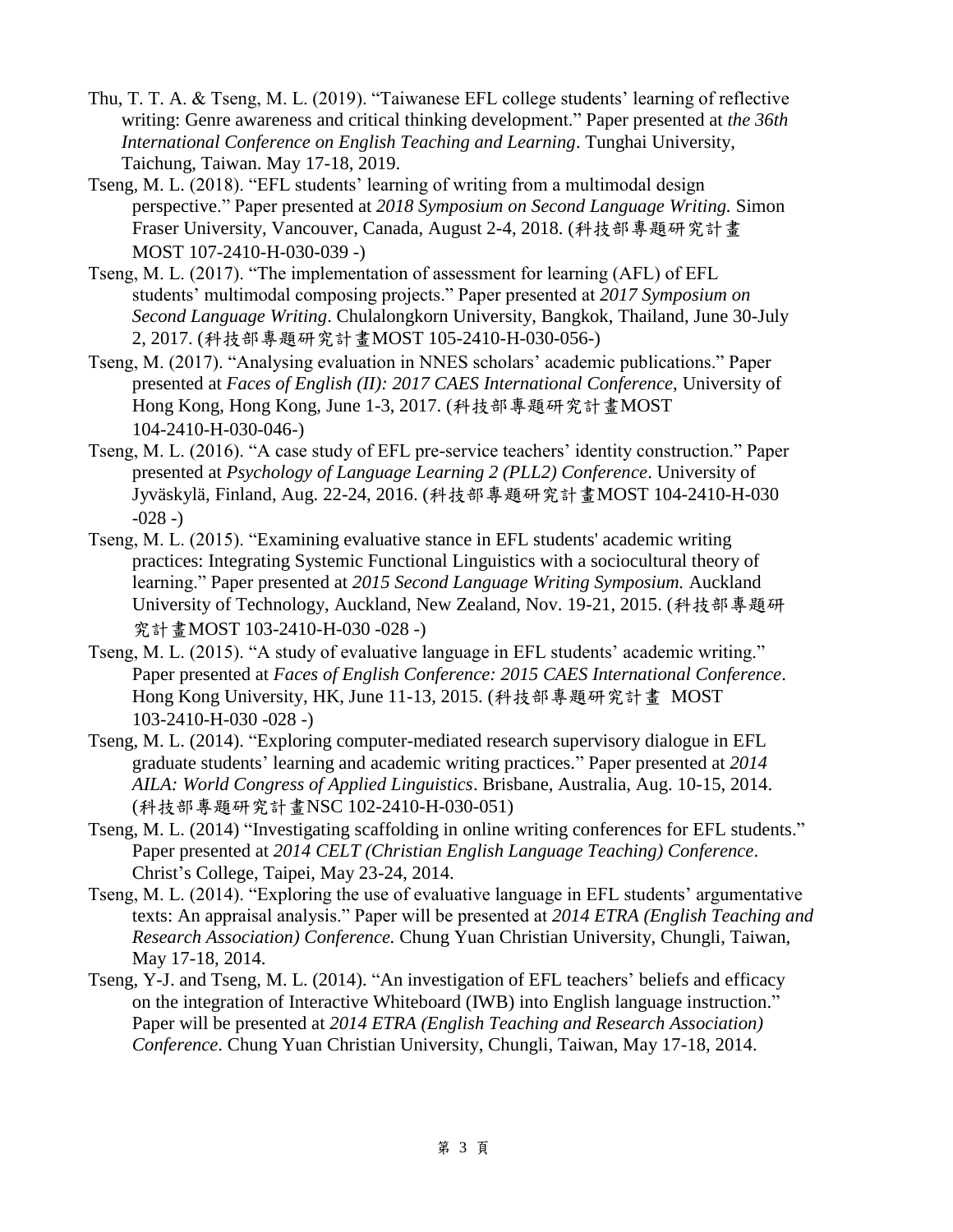- Lin, Y. C. & Tseng, M. L. (2014). "An investigation of the integration of collaborative learning tasks into EFL students' learning of online writing." Paper presented at *2014 International Conference and Workshop on TEFL & Applied Linguistics.* Ming Chuan University, Taoyuan, March 7-8, 2014.
- Cheng, J. C. & Tseng, M. L. (2013) "A case study of code-switching in computer-mediatedcommunication in Taiwan." Paper presented at *22nd ETA (English Teaching Association) Conference*. Taipei, Taiwan, Nov. 8-10, 2013.
- Tseng, M. L. (2013). "Cognitive scaffolding and engagement in online writing tutoring via Facebook: Activity Theory and EFL students' learning of writing." Paper presented at *2013 Second Language Writing Symposium*. Shandong University, Shandong, China, Nov. 17-21, 2013. (國科會專題研究計畫NSC 102-2410-H-030-051)
- Tseng, M. L. (2013). "A case study of 'Discourses of Learning to Write' in Two EFL learning communities: Academic socialization and EFL writers' identity construction." Paper presented at *2013 ETRA Conference*. National Cheng Kung University (NCKU), Tainan, Taiwan, May 18-19, 2013.
- Tseng, M. L. (2013). "EFL students' development of critical thinking ability through participating in on-line argumentative Tasks: A Critical Discourse Analysis approach." Paper presented at *2013 Hwa Kang International Conference: Exploring Discourse.* Chinese Culture University, Taipei, May 4, 2013.
- Tseng, M. L. (2013). "A case study of EFL writing teachers' teaching and learning: Discursive identity construction and mediated learning." Paper presented at *The Third Asian Conference on Language Learning (2013 ACLL).* Osaka, Japan, April 25-28, 2013. (國科會專題研究計畫: NSC 100-2410-H-033 -030 -MY2)
- Meng, Z. E. & Tseng, M. L. (2013). "Writing anxiety & EFL graduates' academic writing practices: A study on EFL graduate students' learning to write thesis proposals." Paper presented at *2013 International Conference and Workshop on TEFL & Applied Linguistics*. Ming Chuan University, Taoyuan, March 8-9, 2013.
- Tseng, M. L. (2012). "Learning to be the ESP Practitioner: Teacher identity and mediated learning." Paper presented at *Joint International Conference: Mapping ESP Frontiers: Bridging Teaching, Research and Practice*. The Hong Kong Polytechnic University, Hong Kong, Dec. 13-16, 2012. (國科會專題研究計畫: NSC 100-2410-H-033 -030  $-MY2$
- Hsieh, P. H. & Tseng, M. L. (2012). "Exploring Taiwanese EFL pre-service teachers' professional development through collaborative talk." Paper presented at *21st ETA Conference*. Taipei, Taiwan, Nov. 9-11, 2012.
- Tseng, M. L. & Lai S. J. (2012). "EFL writers' identity expressions in a multimodal genre participation and learning in a disciplinary community of practice." Paper presented at *Genre 2012 Conference: Rethinking Genre 20 Years After.* Carleton University, Ottawa, Canada, June 26-29, 2012. (國科會專題研究計畫: NSC 100-2410-H-033 -030 -MY2)
- Tseng, M. L., Lai, S. J. & Chen, S. Y. (2012). "Exploring the discursive construction of Taiwanese EFL teachers' identities in one teacher learning community." Paper presented at *2012 Wenshan Conference*(第十一屆文山國際學術研討會), National Chengchi University, Taipei, Taiwan. May 26, 2012.
- Meng, Z. E. & Tseng, M. L. (2012). "Writing anxiety & learning circles: A case study of EFL graduate students' learning to write academic papers." *2012 ETRA Conference*, Chinese Culture University, Taipei, Taiwan. May 19-20, 2012.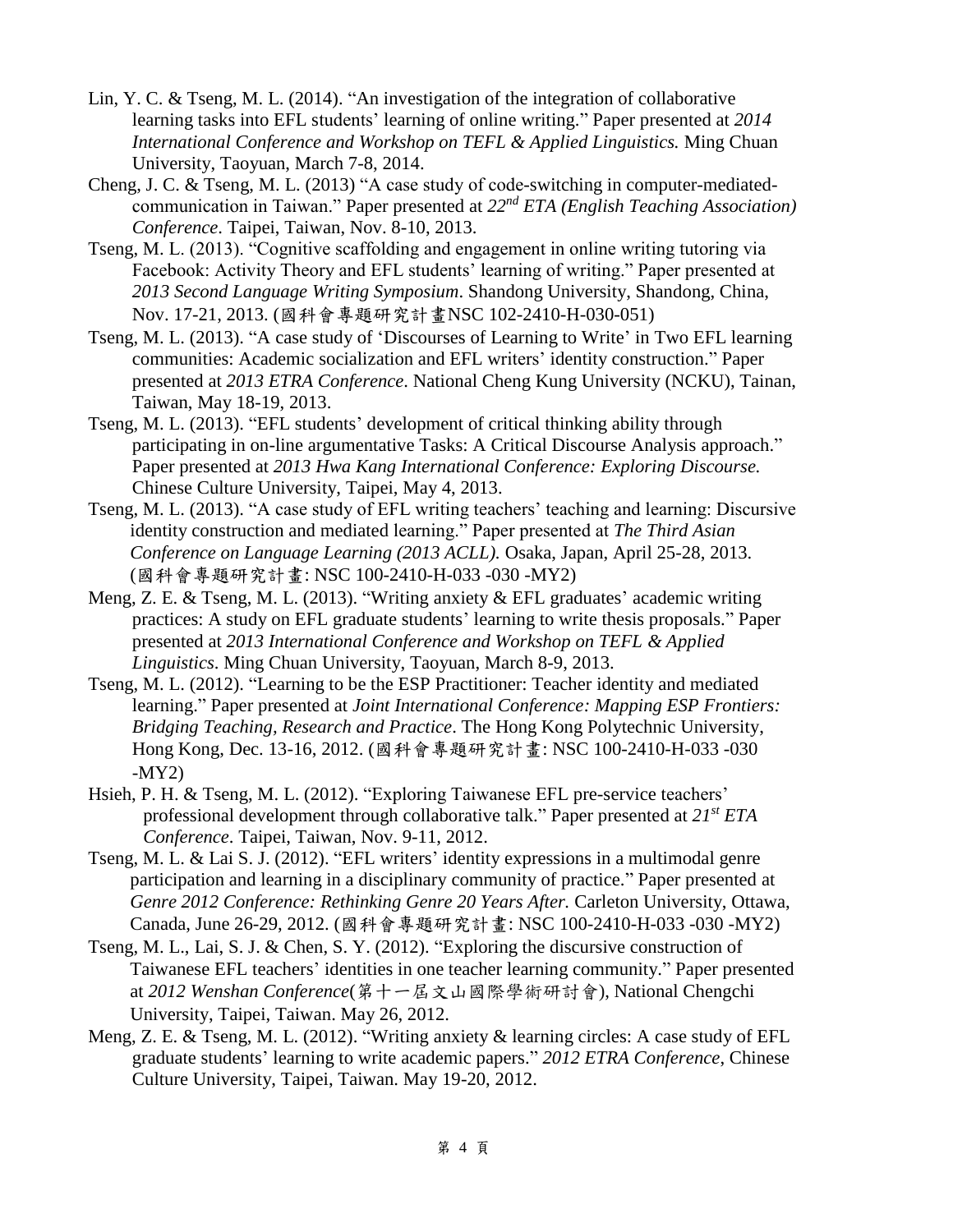- Tseng, M. L. (2011). "The interplay between the visual and verbal elements in the promotional genre: A case study." Invited paper presentation at *the seminar on Language Structure and Language Learning* (元智大學應用外語系語言結構與語言學習研習營). Yun-Zi University, Chungli, Taiwan. Dec. 3-4, 2011.
- Tseng, M. L. (2011). "Multimodality in discourse and text: A case study of EFL students' and teachers' academic writing practices. Paper presented at *2011 AILA: The 16th World Congress in Applied Linguistics*, Beijing, China. Aug. 23-28, 2011. (國科會專題研究計畫: NSC 99-2410-H-033 -043)
- Tseng, M. L. & Lai, S. J. (2011). "The impacts of the teacher learning community on the Taiwanese junior TESOL scholars' identity construction in their writing for publication." Paper presented at *2011 Second Language Writing Symposium*, National Taiwan Normal University, Taipei, Taiwan. June 09-11, 2011.
- Tseng, M. L. (2011). "An investigation into Taiwanese EFL teachers' discursive practices and their professional development: Reproduction or transformation of globalization?" Paper Presented at *2011 ETRA Conference*, National Taichung University of Education, May 14-15, 2011.
- Tseng, M. L. (2010). "Mediating and recontextualising multimodal resources in EFL students' online writing practices." Paper presented at *2010 GloCALL conference*, Sabah, Malaysia, Dec. 1-3, 2010. (國科會專題研究計畫: NSC 97-2410-H-033-014)
- Lai, S. J. & Tseng, M. L. (2010). "An investigation into requesting letters: A genre analysis approach." Conference paper published in the proceedings of *2010 ESP International Conference* (pp.57-70), National Taipei University, Taiwan: Crane Publisher.
- Tseng, M. L. (2010). "Learning of EFL writing through interactions in classroom and virtual learning environments." Paper presented at *2010 Wenshan Conference*(第九屆文山國際 學術研討會), National Chengchi University, Taipei, Taiwan. May 29, 2010.
- Tseng, M.L. & Lai, S. J. (2010). "Learning to write promotional genre: A 'critical' genre analysis." Paper presented at *2010 International Conference on English Education—English for Specific Purposes (ESP): Research and Pedagogy*. Shih Chien University, Taipei, Taiwan. April 24-25, 2010.
- Tseng, M. L. (2009). "(Re)constructing and transforming EFL literacy learning as social practices: A case study of EFL students' learning of argumentative writing", Paper presented at *2009 IATEFL Conference* , Cardiff, UK. April 1-4, 2009. (國科會專題研究 計畫: NSC 97-2410-H-033-014)

# **(C)** 專書 **Book & Book Chapter**

## **(a)**專書論文 **Book Chapter**

- Tseng, M. L. (2020, accepted). Exploring pre-service EFL teachers' learning of reflective writing from a multimodal composing perspective: From inter-semiotic complementarity to the learning transfer of genre knowledge. In Shin, D-s., Cimasko, T., Yi, Y. (eds.) *Multimodal composing in K-16 ESL and EFL Education: Multilingual perspectives*. Springer.
- Tseng, M. L. & Ivanič, R. (2008). "Recognizing complexity in adult literacy research and practice." In Gieve, S. & Miller, I. K (eds.) *Understanding the Language Classroom*. pp.136-162. New York: Palgrave Macmillian.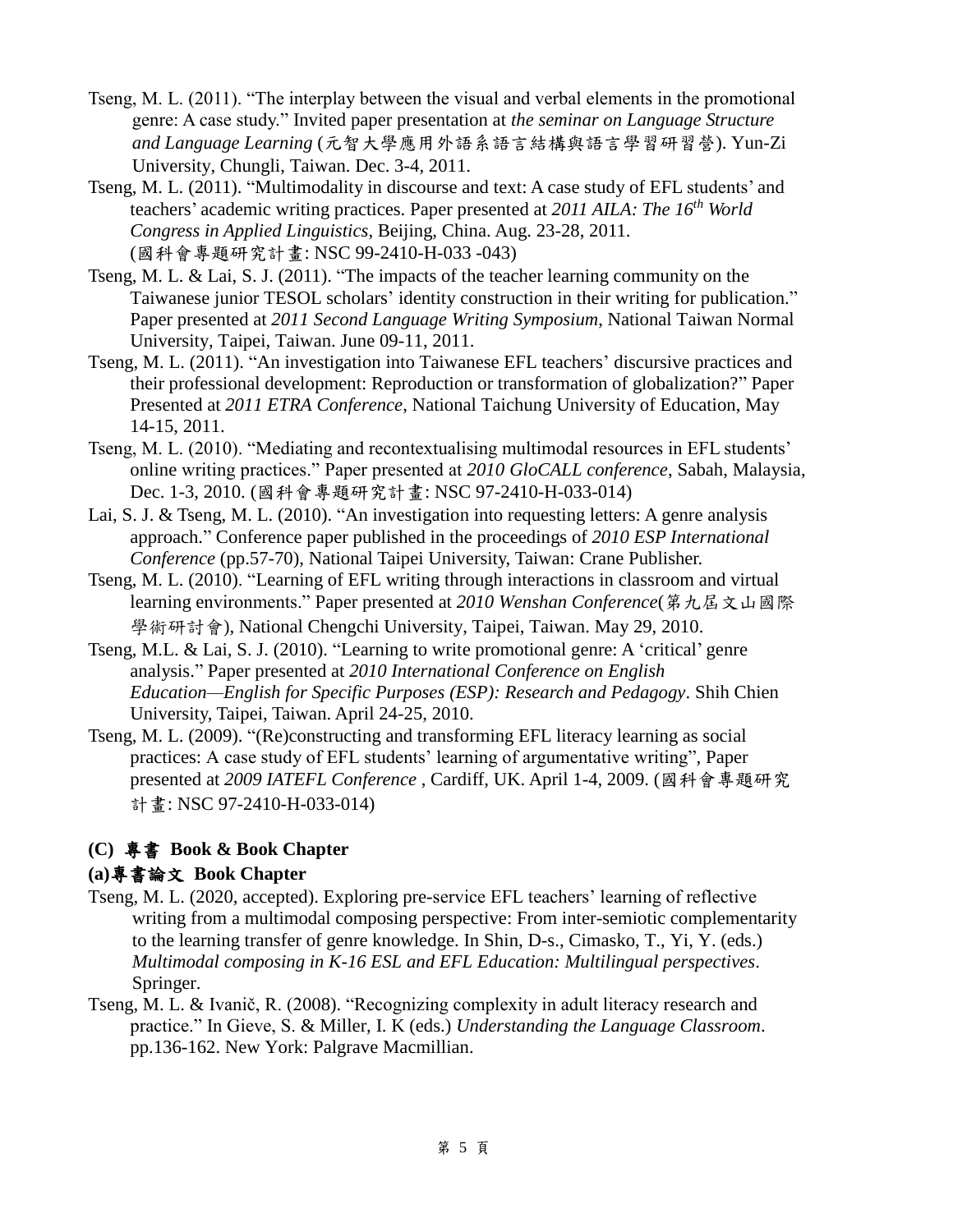#### **(b)**專書著作 **Book**

Ivanič, R. & Tseng, M.L. (2005). *Understanding the Relationships between Learning and Teaching: An Analysis of the Contribution of Applied Linguistics.* London: National Research and Development Council. 41 pages.

## **(D)** 科技部**/**國科會專題計畫 **MOST/NSC Research Grants**

- Tseng, M. L. (2019/08/01~2020/07/31), MOST Research Project Director. Book Project Title: *Why Multimodal Composing Matters in EFL Literacy Instruction: Meaning Making, Engagement, Academic Literacy Practices* (探討多模態創作應用於英文讀寫教學的創新 與挑戰: 建構意義、參與學習、學術寫作實踐) MOST 108-2410-H-030-041 -
- Tseng, M. L. (2018/08/01~2019/07/31), MOST Research Project Director. Project Title: *Integrating Multimodal Composing Tasks into Genre-Based Instruction EFL Students' Learning to Write Research Genres* (結合多模態創作活動於文類本位寫作教學: 英文 學術寫作學習) MOST 107-2410-H-030-039 -
- Tseng, M. L. (2017/08/01~2018/07/31), Fu Jen Research & Development Office-Funded Research Project Director. Project Title: *Facilitating EFL Students' Learning from Digital Multimodal Compositions: Learner Autonomy, Remix Culture Practice, and Identity (Re)Construction* (台灣大學生藉由多模態數位創作專題進行英語學習: 自主 學習、融合多元符碼與文本創作、身分認同建構) 輔大研發處專題研究案補助
- Tseng, M. L. (2016/08/01~2018/06/30), MOST Research Project Director. Project Title: *Researching EFL Students' Learning from Multimodal Composing Projects: The Use of Semiotic Resources for Meaning Making and Evaluative Stance Construction* (探討台灣 學生多模態創作專題學習: 使用多元符號資源建構意義與評價立場) MOST 105- 2410-H-030 -056-
- Tseng, M. L. (2015/08/01~2016/12/31), MOST Research Project Director. Project Title: *A Case Study of the Taiwanese Scholars' Writing for Local and English-Medium International Journal Publication: Evaluative Language, Stance Construction, and Academic Publishing Practices* (台灣學者撰寫國內與國際學術期刊著作之個案研究: 評價語言、立場建構和學術著作發表歷程) MOST 103-2410-H-030 -028-
- Tseng, M. L. (2014/08/01~2015/12/31), MOST Research Project Director. Project Title: *An Investigation of Evaluative Language in EFL Students' Academic Writing: Integrating Systemic Functional Linguistics-Appraisal Theory with a Socio-Cultural Theory of Learning* (探討台灣學生學習英文學術寫作中評價語言—結合系統功能語言學之評 價理論與 社會文化學習觀點) MOST 103-2410-H-030 -028-
- Tseng, M. L. (2013/08/01~2014/10/31), NSC Research Project Director. Project Title: *Exploring Graduate Research Supervision—Beliefs about Supervision, Supervisor-Student Relationship, and Students' Learning of English Academic Writing* (以社會文化學習觀點探究指導學術研究與論文歷程: 認知信念,師生關係,英文學 術寫作學習) NSC 102-2410-H-030 -051-
- Tseng, M. L. (2011/08/01~2013/10/31), NSC Research Project Director. Project Title: *Exploring Taiwanese EFL Writing Teachers' Teaching and Learning: Pedagogic Discourse, Activity System, and Mediated Learning* (大學英語教師寫作教學與學術論 文撰寫學習歷程: 教學論述,活動理論,中介學習) NSC 100-2410-H-033 -030 -MY2
- Tseng, M. L. (2010/08/01~2011/10/31), NSC Research Project Director. Project Title: *The Discursive Construction of Taiwanese EFL Teachers' Identities: An Investigation into Two Teacher Learning Communities of Practice* (英語教師身分認同之論述建構歷程: 探究兩個教師專業學習社群) NSC 99-2410-H-033-043-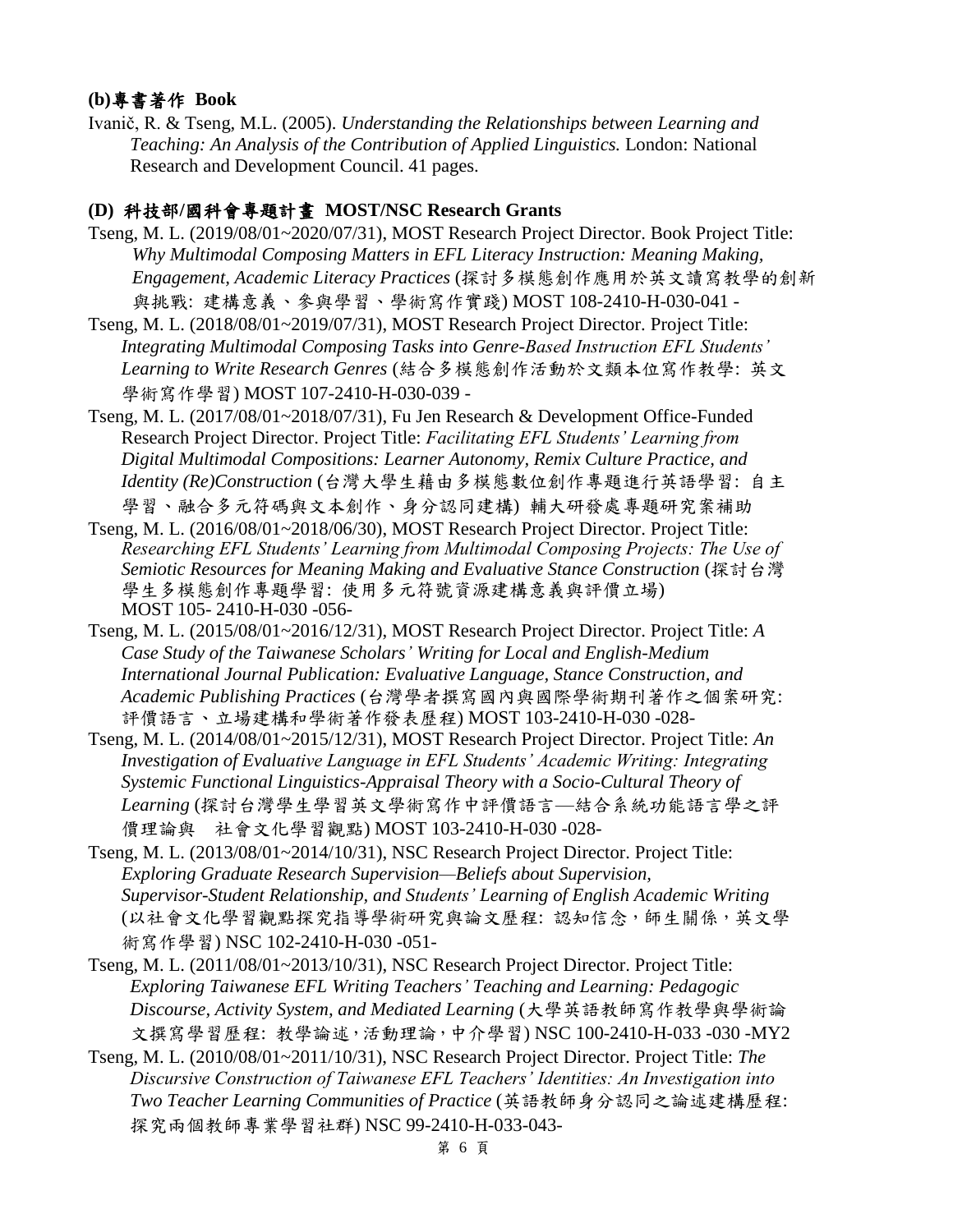Tseng, M. L. (2008/08/01~2009/07/31), NSC Research Project Director. Project Title: *Enhancing EFL Students' Learning of Argumentative Writing through Interactions in Two Learning Contexts: Classroom Contexts and Virtual Learning Contexts (*提升英文 論說文寫作教學: 整合課堂互動與虛擬網路線上學習資源) 97-2410-H-033-014-

## **(F)** 參加學術學會**Associations**

- English Teachers' Association, Taiwan, R.O.C. (ETA, ROC)
- English Teachers' Research Association, Taiwan, R.O.C. (ETRA, ROC)
- Taiwan ESP (English for Specific Purposes) Association (TESPA)
- Association Internationale de Linguistique Appliquée (AILA)
- International Association of Teachers of English as a Foreign Language (IATEFL)
- $\bullet$  International Society of Language Studies (ISLS)
- British Association of Applied Linguistics (BAAL)
- Teachers of English to Speakers of Other Languages (TESOL)

## **(G)** 指導研究生論文 **Thesis Advising**

- 輔仁大學英文系多媒體英語教學組碩士班學生: 宋朝英舒 (Tong Trieu Anh Thu) expected in 2020/07 (已於 2018/04 通過論文計畫書口試) 碩士論文題目: *What Constitutes "Critical" Reflection?: A Case Study of EFL Students' Learning of Reflective Writing*
- 輔仁大學英文系多媒體英語教學組碩士班學生: 陳文淵 (Nick Chen) expected in 2020/07 (已於 2017/03 通過論文計畫書口試) 碩士論文題目: 台灣大學生藉由英語與日語之課外學習活動所展現的自主學習軌跡 之個案研究 *A Case Study of Taiwanese College Students' Development of Learner Autonomy from Learning English and Japanese through Out-of-class Activities*
- 輔仁大學英文系多媒體英語教學組碩士班學生: 顏秀玲 (Ariel Yen) 2019/07 碩士論文題目: 探討大學生透過多媒體影片專題進行跨文化溝通 *The Study of EFL College Students' Intercultural Communication through Video Projects*
- 輔仁大學英文系多媒體英語教學組碩士班學生: 曾瀅芮 (Renee Tseng) 2018/07 碩士論文題目: 探討探討國小英語教師信念及教師效能對電子白板融入英語教學之 個案研究 *A Case Study of Primary School English Teachers' Beliefs and Efficacy on the Integration of Interactive Whiteboard Technology into EFL Instruction*
- 輔仁大學英文系多媒體英語教學組碩士班學生: 賴伯駒 (Farid Lai) 2017/01 碩士論文題目: 同儕訂正回饋融入台灣大學英文寫作教學之研究 *Incorporating Peer Corrective Feedback into EFL College Writing Instruction in Taiwan*
- 輔仁大學英文系多媒體英語教學組碩士班學生: 王章宇 (Derek Wang) 2016/04 碩士論文題目: 台灣英文學習成就低落學生在敘事活動中學習者身分建構之個案研 究 *A Case Study of Taiwanese EFL Low-Achievers' Learner Identity Construction Through Narrative-Based Activities*
- 輔仁大學英文系多媒體英語教學組碩士班學生: 林俞君 (Ellen Lin) 2014/07 碩士論文題目: 融入同步電腦輔助溝通合作學習於大學生英文寫作學習: 學習歷程 與成果 *Integrating Collaborative Learning via Synchronous Computer-mediated Communication into EFL College Students' Learning of Writing: Learning Processes and Outcomes*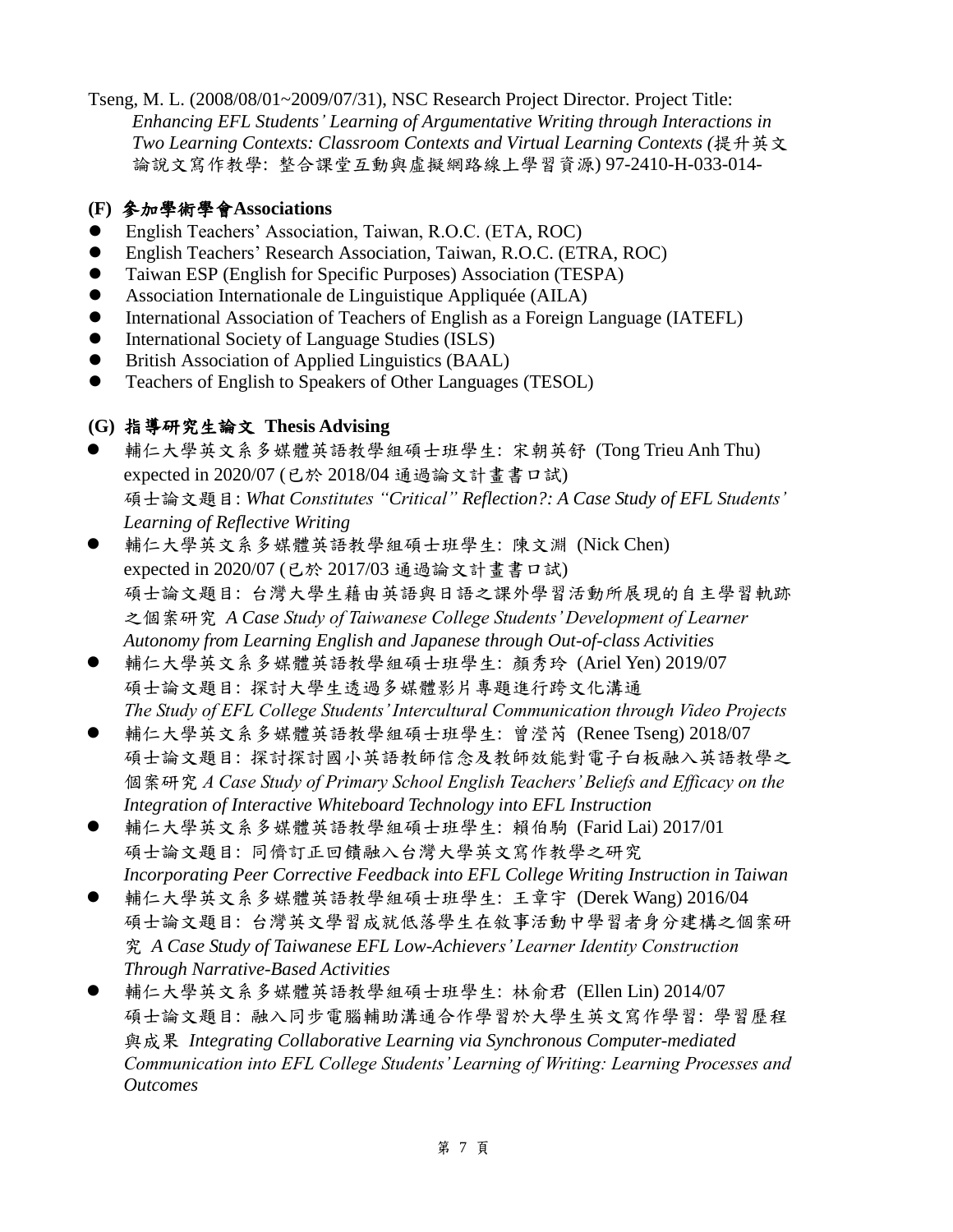輔仁大學英文系多媒體英語教學組碩士班學生: 鄭任捷 (Derek Cheng) 2014/04 碩士論文題目: 探討台灣大學生於電腦線上溝通時語碼轉換之個案研究 *A Case Study of Code-switching in Computer-mediated-communication among Taiwanese EFL University Students*

## **2012/02~100**學年度第二學期起**:** 輔仁大學英國語文學系

- 全人語言文化涵養課程-外國語文: 中級、中高級、高級 Freshman English (Intermediate Level, Upper-Intermediate Level, Advanced Level) Sophomore English (Intermediate Level)
- 全人語言文化涵養課程-外國語文: 基礎英文溝通 Freshman English: Basic English Communication
- 英國語文學系三年級: 讀寫教學及研究 Researching and Teaching Reading and Writing
- 英國語文學系三年級: 英語教材教法 TESOL Methodology
- 英國語文學系三年級: 英語教學與跨文化溝通服務學習專題(一)~(四) TESOL and Cross-Cultural Communication (I)-(IV)
- 英國語文學系三年級: 學術英文: 言談分析觀點 English for Academic Purposes: A Discourse Analysis Perspective
- 外語學院碩士班研究方法: 語言學與語言教學組 (MA) Research Methodology: Linguistics & Language Teaching Track
- 英國語文學系碩士班(多媒體英語教學組): 學術寫作 (MA) Academic Writing
- 英國語文學系碩士班(多媒體英語教學組): 教育研究方法 (MA) Educational Research Methodology
- 英國語文學系碩士班(多媒體英語教學組): 言談分析: 權力、意識形態與科技 (MA) Discourse Analysis—Power, Ideology and Technology
- 英國語文學系碩士班(多媒體英語教學組): 讀寫教學研究: 多元識讀與數位學習 (MA) Literacy Studies—Multiliteracies and Digital Learning
- 英國語文學系碩士班(多媒體英語教學組): 數位時代的多元識讀與跨文化學習 (MA) Multiliteracies and Intercultural Learning in the Digital Age
- 英國語文學系碩士班(多媒體英語教學組): 社會語言學與語料庫語言學 (MA) Sociolinguistics and Corpus Linguistics

## 服務 **&** 輔導 **Service & Advising**

## **(A)**參加校內委員會 **Committees & Service at FJU**

- 2019/08~ 2020/07 108 學年度外國語文學院院發展委員會:研究改進小組程委員暨召集人
- 2019/08~ 2020/07 108 學年度教學設計與互動評量推動委員會外國語文學院代表
- 2019/08~ 2020/07 108 學年度英文系大學部與碩士班入學考試委員
- 2019/08~ 2020/07 108 學年度全人教育中心外國語文(英文)課程委員會委員
- 2019/08~ 2020/07 108 學年度英文系課程委員會委員
- 2019/08~ 2020/07 108 學年度英文系碩士班:多媒體教學組委員暨召集人
- 2018/08~ 2019/07 107學年度英文系大學部與碩士班入學考試委員
- 2018/08~ 2019/07 107學年度全人教育中心外國語文(英文)課程委員會委員
- 2018/08~ 2019/07 107學年度英文系課程委員會委員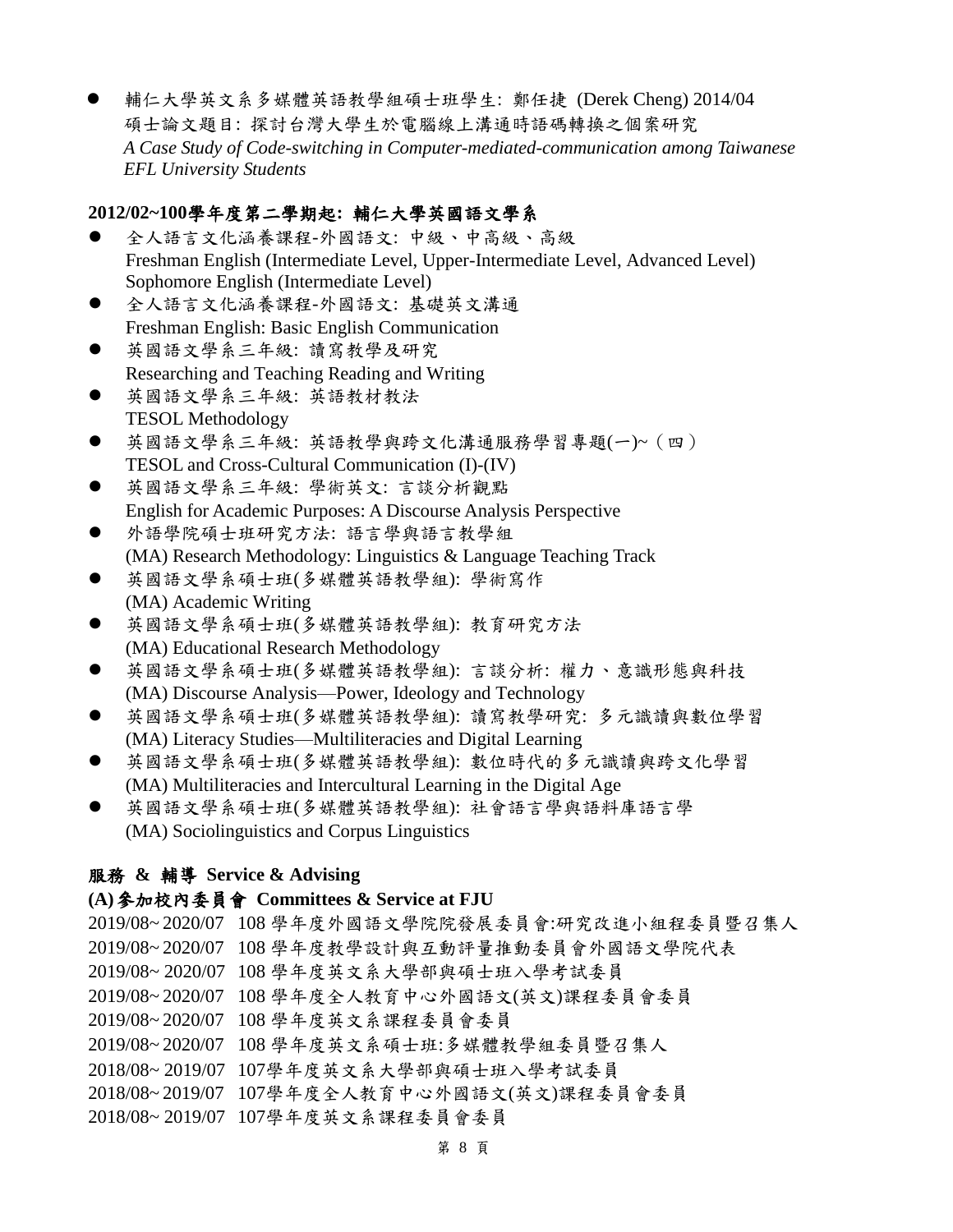- 2018/08~ 2019/07 107學年度英文系碩士班:多媒體教學組委員暨召集人
- 2017/08~ 2018/07 106學年度英文系大學部與碩士班入學考試委員
- 2017/08~2018/07 106學年度全人教育中心外國語文(英文)自主學習推動委員會:委員暨召集人
- 2017/08~ 2018/07 106學年度英文系碩士班:多媒體教學組委員
- 2017/08~ 2018/07 106學年度英文系服務學習與實習委員暨召集人
- 2016/08~ 2017/07 105學年度英文系大學部與碩士班入學考試委員
- 2016/08~2017/07 105學年度全人教育中心外國語文(英文)學術教學委員會委員暨召集人
- 2016/08~ 2017/07 105學年度英文系碩士班:多媒體教學組委員
- 2016/08~ 2017/07 105學年度英文系服務學習與實習委員暨召集人
- 2015/08~ 2016/07 104學年度英文系大學部與碩士班入學考試委員
- 2015/08~ 2016/07 104學年度全人教育中心外國語文(英文)學術教學委員會委員暨召集人
- 2015/08~ 2016/07 104學年度英文系碩士班:多媒體教學組委員

2015/08~ 2016/07 104學年度英文系服務學習與實習委員

#### **(B)** 專業服務**(**含參與論文審查,產學合作,教學社群,演講等**)**

| 2020/06         | 輔仁大學外語學院2020教學實踐研討會評論人與主持人                                     |
|-----------------|----------------------------------------------------------------|
| 2020/04         | 國際學術專書論文【Design Praxiology and Phenomenology:                  |
|                 | Understanding Ways of Knowing Through Inventive Practices】審查委員 |
| 2020/03         | 科技部109學年度專題研究計畫審查委員                                            |
| 2020/02         | 國立台灣師範大學英國語文學系【英語教學】期刊論文審查委員                                   |
| 2020/02         | 多語的過去、現在、未來:契機與挑戰國際研討會主持人                                      |
| 2019/10         | 國立政治大學英國語文學系【台灣英語教學】期刊論文審查委員                                   |
| 2019/08~2020/07 | 【輔仁大學外語學院期刊Fu Jen Journal of Foreign Languages】執行主編            |
| 2019/06         | 【Asia Pacific Journal of Education】國際期刊論文審查委員                  |
| 2019/06         | 輔仁大學與人民大學2017研究生論文發表會議評論人                                      |
| 2019/04         | 【Taiwan International ESP】期刊論文審查委員                             |
| 2019/03         | 科技部108學年度專題研究計畫審查委員                                            |
| 2019/01         | 第三十六屆中華民國英語文教學研究國際研討會(東海大學辦)                                   |
|                 | 論文摘要審查委員                                                       |
| 2019/01         | 國立台灣師範大學英國語文學系【英語教學】期刊論文審查委員                                   |
| 2018/10         | 第15屆海峽兩岸外語教學研討會評論人                                             |
| 2018/10         | 國立台灣師範大學英國語文學系【英語教學】期刊論文審查委員                                   |
| 2018/09         | 國立政治大學英國語文學系【台灣英語教學】期刊論文審查委員                                   |
| 2018/04         | 【Asian Pacific Education Researcher】國際期刊論文審查委員                 |
| 2018/03         | 科技部107學年度專題研究計畫審查委員                                            |
| 2018/02         | 元智大學【多模態多語言跨文化溝通專書】審查                                          |
| 2017/11         | 國立政治大學英國語文學系【台灣英語教學】期刊論文審查委員                                   |
| 2017/10         | 2017第三屆跨文化研究國際學術研討會:改寫、全球化與風險:                                 |
|                 | 論文摘要審查人與主持人                                                    |
| 2017/09         | 【Asian Pacific Education Researcher】國際期刊論文審查委員                 |
| 2017/08         | 香港大學主編【Asian Journal of Applied Linguistics】期刊論文審查委員           |
| 2017/06         | 輔仁大學與人民大學2017研究生論文發表會議評論人                                      |
| 2017/03         | 科技部106學年度專題研究計畫審查委員                                            |
|                 |                                                                |